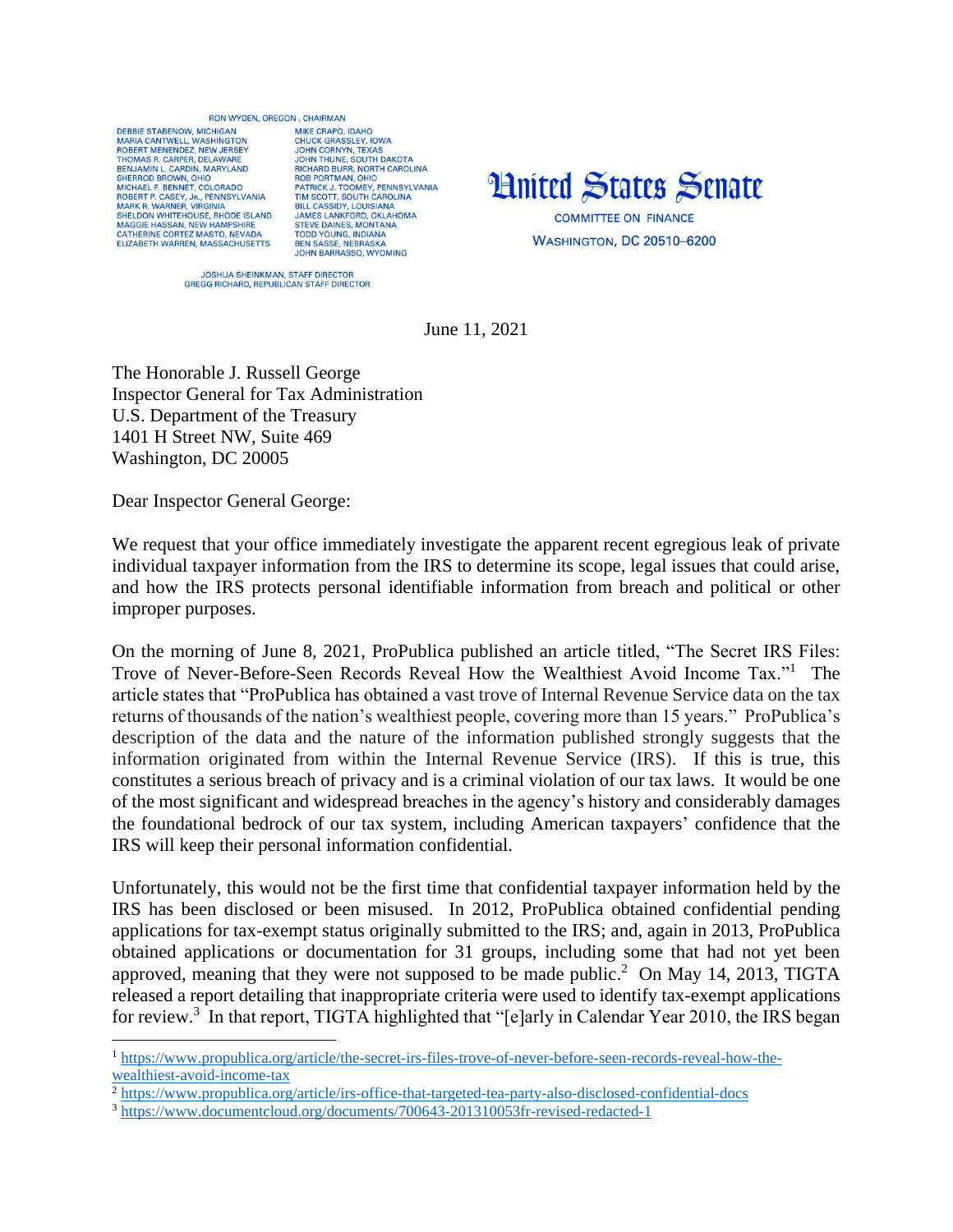using inappropriate criteria to identify organizations applying for tax-exempt status to review for indications of significant political campaign intervention."

The purposeful release by IRS employees of confidential taxpayer information and the IRS's inappropriate targeting of select Section 501(c) organizations less than a decade ago was unacceptable, violated the public's trust in the fairness and secrecy of the tax system, and damaging to the integrity of tax administration. The apparent massive leak of more than 15 years of legally protected personal taxpayer information that ended up in the hands of ProPublica demands immediate and vigorous investigation and prosecution of anyone who played any role in violating laws protecting taxpayer information or otherwise illegally obtaining or providing any such information.

This most recent publication of taxpayer data is especially concerning in light of the Administration's proposal to provide the IRS with a massive amount of unprecedented mandatory funding aimed partly at mandating collection of additional private and personal information from everyday Americans through financial institutions, including detailed information about their checking and savings accounts.

The IRS's demonstrated history of failing to keep confidential data safe, and what appears to be a massive IRS data breach that facilitated ProPublica's publication of protected taxpayer information to provide politicized advocacy for targeting certain taxpayers, is unacceptable and should be strongly condemned. The American people deserve a thorough, independent investigation into how this information came to be published to understand how and why confidential information is apparently being leaked or obtained from the IRS, to find those responsible, and to criminally prosecute where warranted.

For these reasons, Congress must know that IRS systems are secure and that personal individual and business tax information is secure from threats, both internal and external, to violations of taxpayer privacy rights. TIGTA's investigation and examination must be thorough, including close scrutiny of any porous elements at IRS that could allow leaks, external unauthorized access to personal information, or external researchers who the IRS hires for special projects and provides access to confidential taxpayer information, especially if any have tax-related political agendas.

Congress and the American people have a right to know how and why it appears that confidential information was allegedly obtained or leaked from the IRS and how their information will be used and protected moving forward. We ask that TIGTA provide Members of the Finance Committee with regularly scheduled updates and briefings on the progress of your investigation.

Sincerely,

ike Cryso  $\overline{\phantom{a}}$ 

Mike Crapo United States Senator

huck Jisse

Chuck Grassley United States Senator